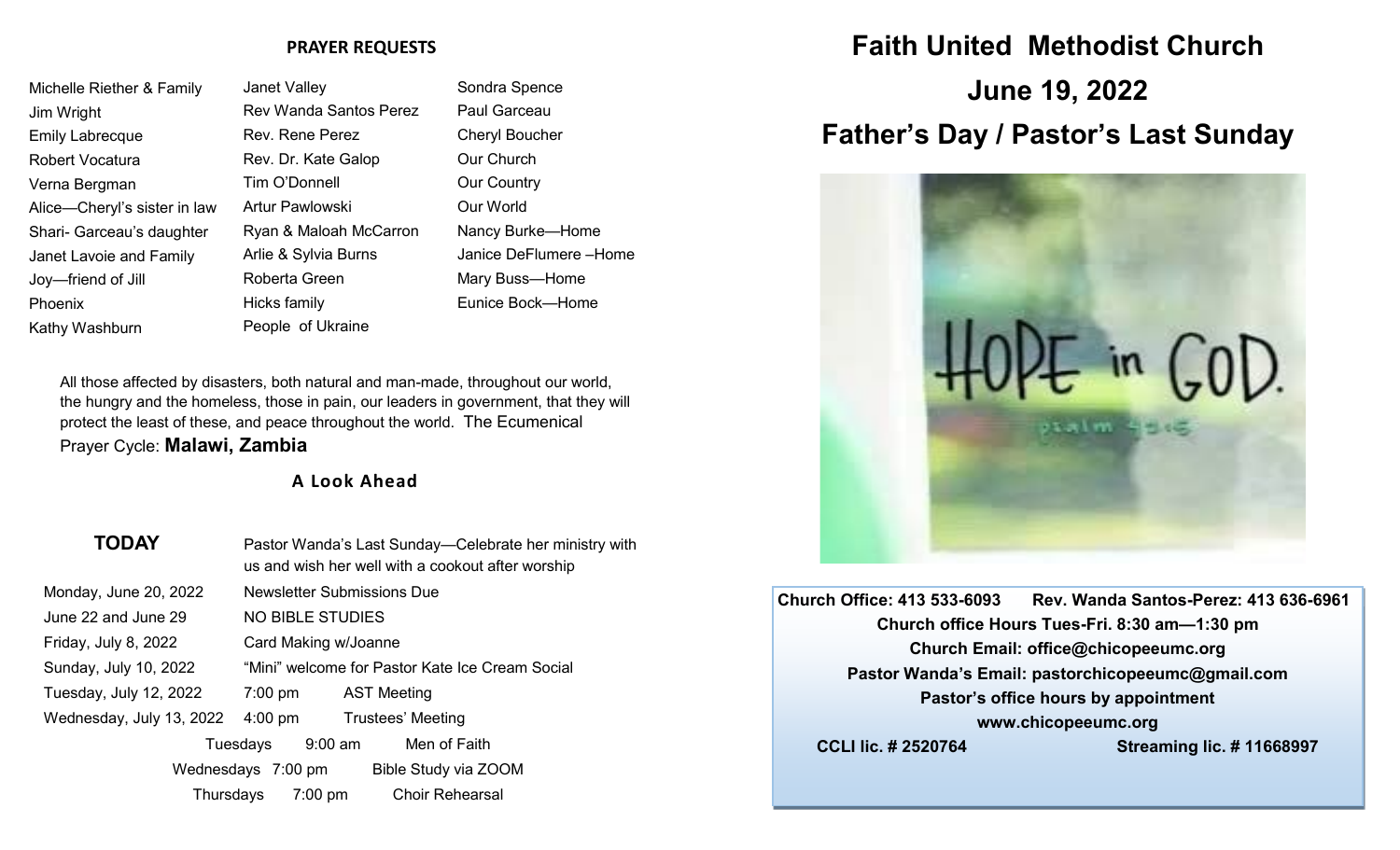#### **Order of Worship for Sunday, June 19, 2022 @ 9:30 a.m. [Outdoor Service/ Father's Day/ Pastor's Last Sunday]**

*\*Please stand if you are able.* Call to Worship [https://www.umcdiscipleship.org/worship](https://www.umcdiscipleship.org/worship-planning/living-the-spirit-life/second-sunday-after-pentecost-year-c-lectionary-planning-notes/second-sunday-after-pentecost-year-c-liturgical-resources)-planning/livingthe-spirit-life/second-sunday-after-pentecost-year-c-lectionary-planning-[notes/second](https://www.umcdiscipleship.org/worship-planning/living-the-spirit-life/second-sunday-after-pentecost-year-c-lectionary-planning-notes/second-sunday-after-pentecost-year-c-liturgical-resources)-sunday-afterpentecost-year-c-liturgical-[resources](https://www.umcdiscipleship.org/worship-planning/living-the-spirit-life/second-sunday-after-pentecost-year-c-lectionary-planning-notes/second-sunday-after-pentecost-year-c-liturgical-resources) and opening prayer [https://www.umcdiscipleship.org/worship](https://www.umcdiscipleship.org/worship-planning/living-the-spirit-life/second-sunday-after-pentecost-year-c-lectionary-planning-notes/second-sunday-after-pentecost-year-c-liturgical-resources)[planning/living](https://www.umcdiscipleship.org/worship-planning/living-the-spirit-life/second-sunday-after-pentecost-year-c-lectionary-planning-notes/second-sunday-after-pentecost-year-c-liturgical-resources)-the-spirit-life/second-sunday-after-pentecost-year-c-lectionary-planning-notes/secondsunday-after-pentecost-year-c-liturgical-[resources](https://www.umcdiscipleship.org/worship-planning/living-the-spirit-life/second-sunday-after-pentecost-year-c-lectionary-planning-notes/second-sunday-after-pentecost-year-c-liturgical-resources)

| Liturgist: Rev. Peter Milloy   | <b>Greeters/Ushers: Tom Forgie</b>                                                     |
|--------------------------------|----------------------------------------------------------------------------------------|
| <b>Organist: Roger LaCross</b> | <b>Minister: Rev. Wanda Santos Perez</b>                                               |
|                                | <b>Welcome &amp; Announcements</b> [Offering is placed in plate as we gather outdoors] |
| <b>Prelude</b>                 | Selection by organist<br><b>Roger LaCross</b>                                          |

### **\*Call to Worship**

L: Come, Lord God, and be with us in this hour.

**P: Too often our cares and our worries keep us at a distance from our God.**

L: Come, Lord God, and speak a word of comfort to your troubled people.

**All: Help us hear you, Lord God, in the quietness of these moments.**

### **\*Opening Prayer [In Unison]**

*(Inspired by 1 Kings 19:8-15, Psalm 46:10, Matthew 8:23-27, Mark 4:35-41, Luke 8:22-25)*

**O God who is greater than the most powerful forces in this world, enable us to be still and know that You are God. O Lord who answers out of the whirlwind of everyday life, breathe in us Your Holy Spirit to strengthen, comfort, and guide us in the midst of the storm. O still, small voice, speak to us this hour that we might become makers of Your peace in our homes, in our communities, in our world. We pray all this in the name of the One who calmed the raging sea. Amen.**

| *Hymn                                                | Grace Alone | <b>TFWS 2162</b> |  |  |
|------------------------------------------------------|-------------|------------------|--|--|
| Message for All Ages                                 |             | Joanne Milloy    |  |  |
| <b>Prayers of the People &amp; The Lord's Prayer</b> |             |                  |  |  |

#### **Scripture Reading Property Control Control Control Control Control Control Control Control Psalm 42 ESV**

As a deer pants for flowing streams, so pants my soul for you, O God. **<sup>2</sup>** My soul thirsts for God, for the living God. When shall I come and appear before God? **<sup>3</sup>** My tears have been my food day and night, while they say to me all the day long, "Where is your God?" **<sup>4</sup>** These things I remember, as I pour out my soul: how I would go with the throng and lead them in procession to the house of God with glad shouts and songs of praise, a multitude keeping festival. **<sup>5</sup>** Why are you cast down, O my soul, and why are you in turmoil within me? Hope in God; for I shall again praise him, my salvation <sup>6</sup> and my God. My soul is cast down within me; therefore, I remember you from the land of Jordan and of Hermon, from Mount Mizar. **<sup>7</sup>** Deep calls to deep at the roar of your waterfalls; all your breakers and your waves have gone over me. **<sup>8</sup>** By day the Lord commands his steadfast love, and at night his song is with me, a prayer to the God of my life. **9** I say to God, my rock: "Why have you forgotten me? Why do I go mourning be-

cause of the oppression of the enemy?" **<sup>10</sup>** As with a deadly wound in my bones, my adversaries taunt me, while they say to me all the day long, "Where is your God?" <sup>11</sup> Why are you cast down, O my soul, and why are you in turmoil within me? Hope in God; for I shall again praise him, my salvation, and my God.

| <b>Anthem</b>                                                                                                                                                                                    | This is my Father's world UMH 144 |  | <b>Men of Faith Choir</b> |  |  |
|--------------------------------------------------------------------------------------------------------------------------------------------------------------------------------------------------|-----------------------------------|--|---------------------------|--|--|
| <b>Message</b>                                                                                                                                                                                   | Hope in God                       |  | <b>Pastor Wanda</b>       |  |  |
| Invitation to the Offering, Doxology [UMH 94]<br>& Prayer of Thanksgiving                                                                                                                        |                                   |  |                           |  |  |
| Praise God from whom all blessings flow;<br>Praise Him all creatures here below;<br>Praise Him above, ye heavenly host;<br>Praise Father, Son, and Holy Ghost. Amen.                             |                                   |  |                           |  |  |
| <b>Farewell To Pastor Wanda (see insert)</b>                                                                                                                                                     |                                   |  |                           |  |  |
| *Closing Hymn                                                                                                                                                                                    | My Hope is Built $(v. 182)$       |  | <b>UMH 368</b>            |  |  |
| <b>Benediction</b>                                                                                                                                                                               |                                   |  |                           |  |  |
| "The Lord bless you and keep you; the Lord make his face to shine upon you and<br>be gracious to you; the Lord lift you his countenance upon you and give you<br>-Numbers 6:24-26 ESV<br>peace." |                                   |  |                           |  |  |
| <b>Postlude</b>                                                                                                                                                                                  | Selection by organist             |  | <b>Roger LaCross</b>      |  |  |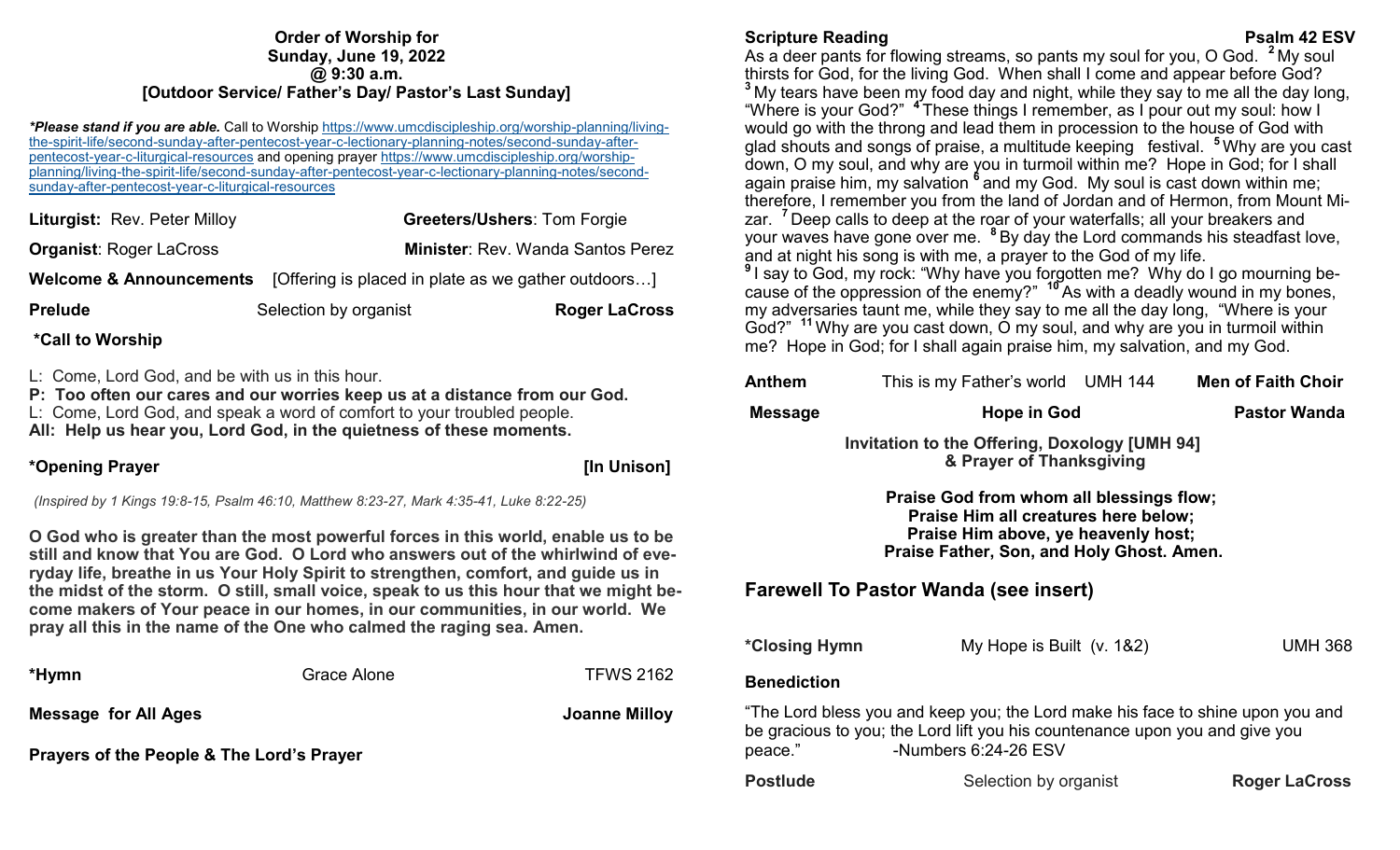**FAREWELLL TO PASTOR WANDA Book of Worship 598** 

Words from Sondra Spence, Michael Adelman and Laurie McCarron

Pastor Wanda: I thank you, the members and friends of Faith United Methodist Church, for the love and support you have shown me while I have been your pastor. Thank you for accepting my leadership . I ask forgiveness for the mistakes I have made. As I leave, I carry with me all that I have learned here. And during a pandemic to boot!

**Congregation: We receive your thanks, offer forgiveness, and accept that you now leave to serve as Superintendent of the Seacoast District. Thank you for your time with us. We ask forgiveness for our mistakes. Your influence on our faith and faithfulness will not end with your departure.** 

Pastor Wanda: I accept your gratitude and forgiveness, and I forgive you, trusting that our time together and our parting are pleasing to God. I release you from depending on me as your pastor. I encourage your continuing ministry here and will pray for you and for Rev. Dr. Kate Galop.

#### Let us pray:

**Gracious God, your love for us is eternal. We thank you for the cherished moments of unity and strength as we navigated a pandemic together. We commend one another into your care as we move in new directions. Keep us one in your love forever, through Jesus Christ our Lord. Amen.**

Words from Sondra Spence, Michael Adelman and Laurie McCarron

Pastor Wanda: I thank you, the members and friends of Faith United Methodist Church, for the love and support you have shown me while I have been your pastor. Thank you for accepting my leadership . I ask forgiveness for the mistakes I have made. As I leave, I carry with me all that I have learned here. And during a pandemic to boot!

**Congregation: We receive your thanks, offer forgiveness, and accept that you now leave to serve as Superintendent of the Seacoast District. Thank you for your time with us. We ask forgiveness for our mistakes. Your influence on our faith and faithfulness will not end with your departure.** 

Pastor Wanda: I accept your gratitude and forgiveness, and I forgive you, trusting that our time together and our parting are pleasing to God. I release you from depending on me as your pastor. I encourage your continuing ministry here and will pray for you and for Rev. Dr. Kate Galop.

#### Let us pray:

**Gracious God, your love for us is eternal. We thank you for the cherished moments of unity and strength as we navigated a pandemic together. We commend one another into your care as we move in new directions. Keep us one in your love forever, through Jesus Christ our Lord. Amen.**